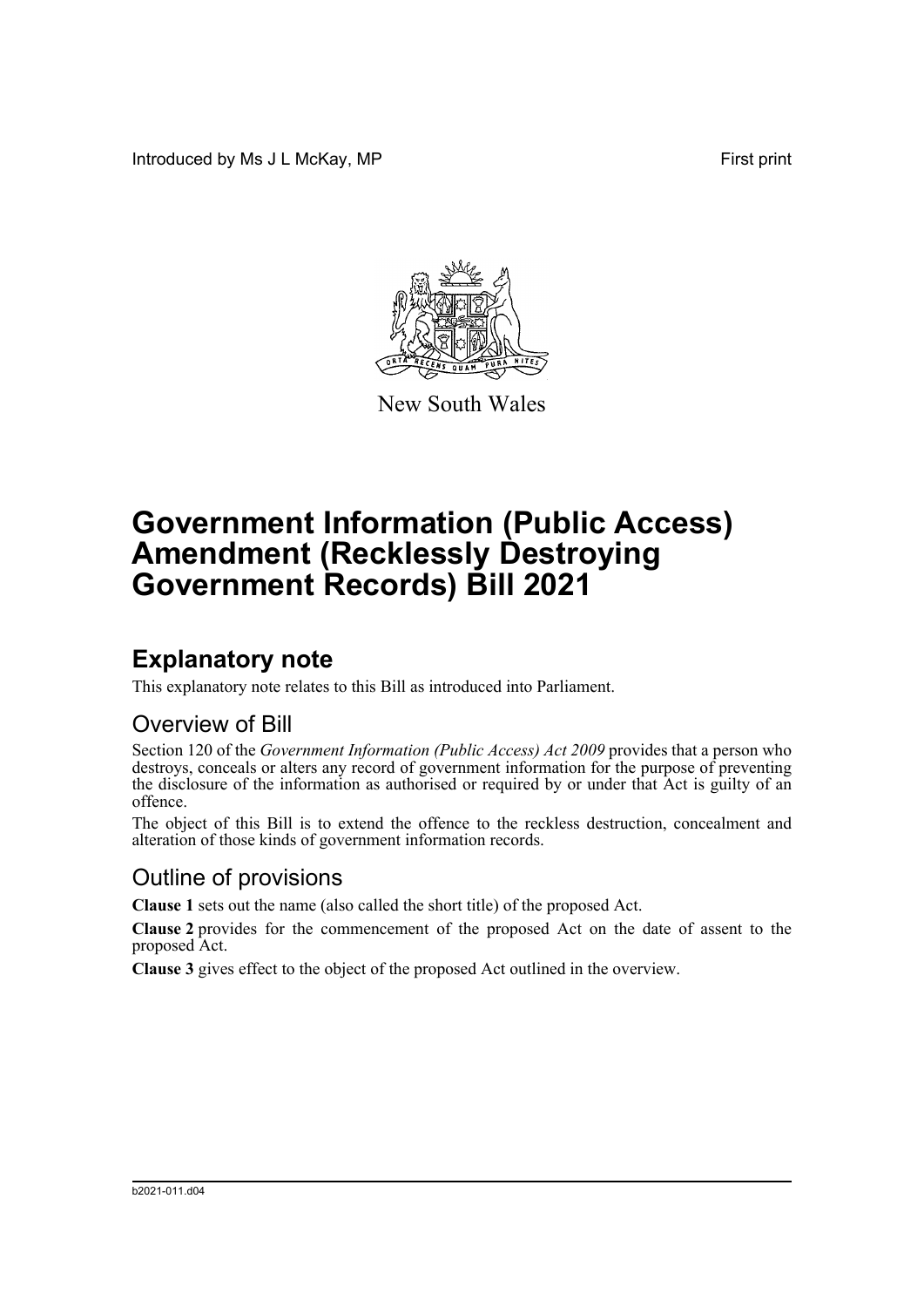Introduced by Ms J L McKay, MP **First** print



New South Wales

# **Government Information (Public Access) Amendment (Recklessly Destroying Government Records) Bill 2021**

### **Contents**

|  |                                                                       | Page |
|--|-----------------------------------------------------------------------|------|
|  | Name of Act                                                           |      |
|  | Commencement                                                          |      |
|  | Amendment of Government Information (Public Access) Act 2009<br>No 52 |      |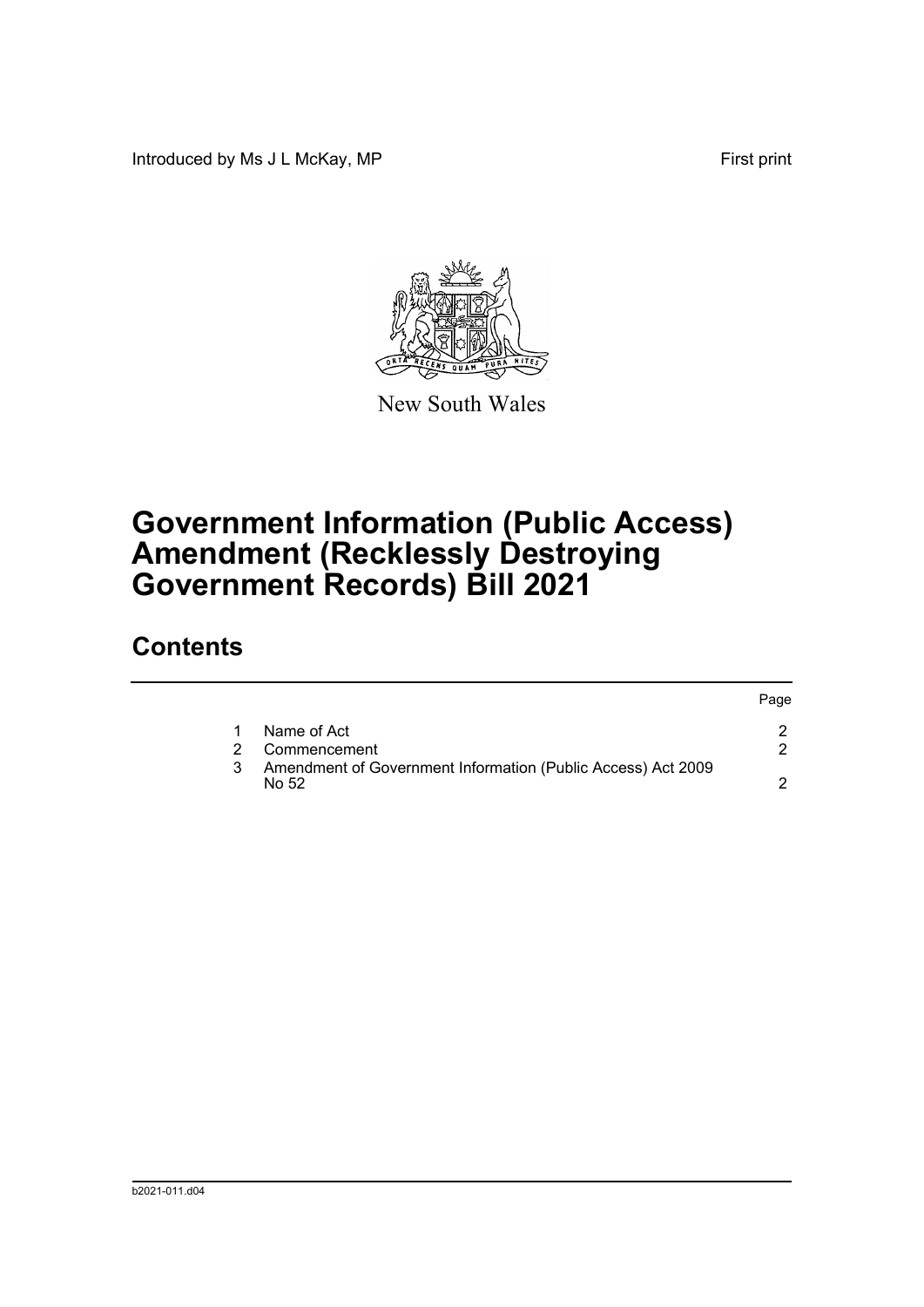

New South Wales

# **Government Information (Public Access) Amendment (Recklessly Destroying Government Records) Bill 2021**

No , 2021

#### **A Bill for**

An Act to amend the *Government Information (Public Access) Act 2009* to make it an offence to recklessly destroy, conceal or alter certain government information records.